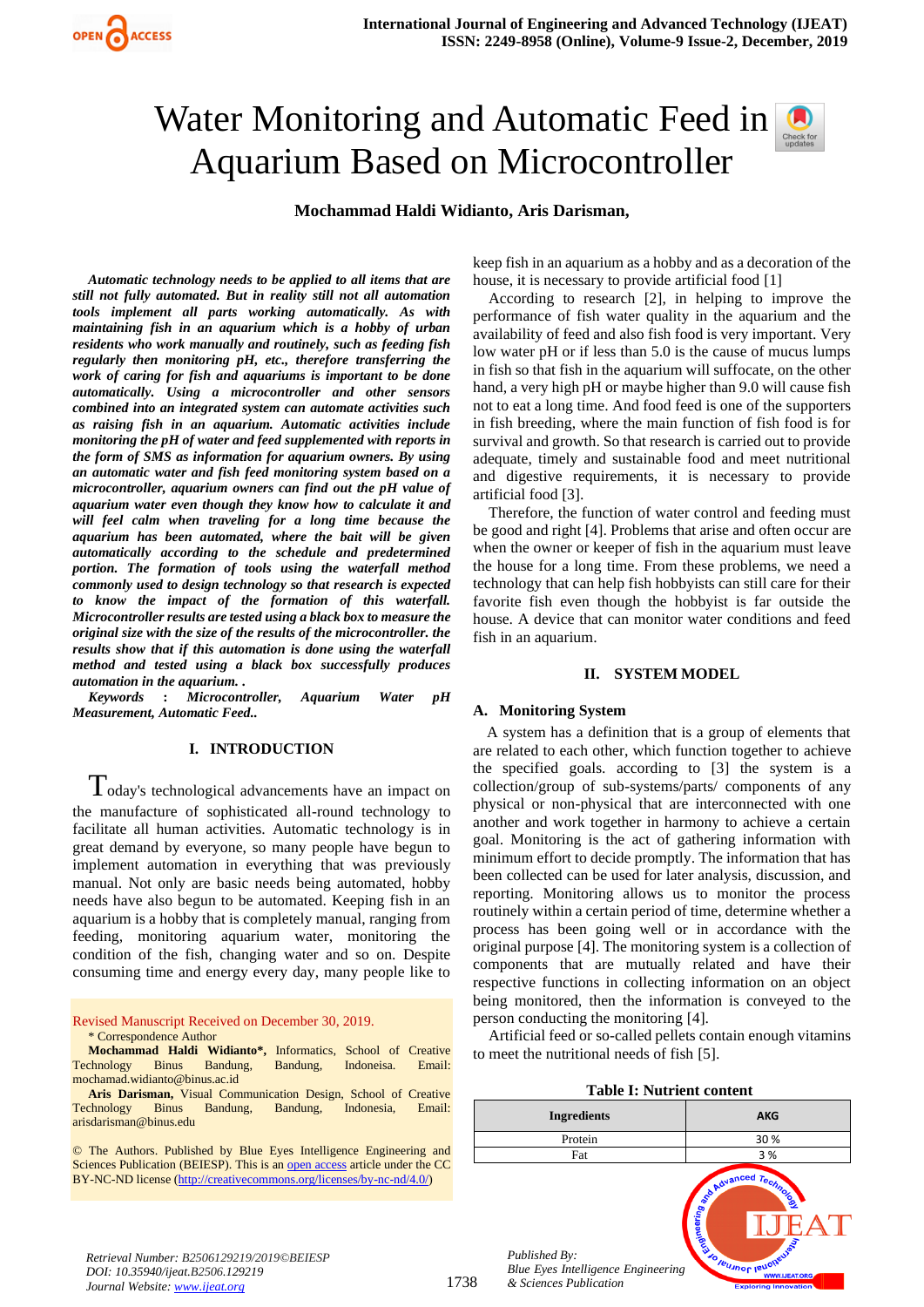| Fiber         | 4 %  |
|---------------|------|
| 1 ch          | 12 % |
| Water content | 12%  |

some of the ingredients used in this research are:

- Microcontroller
- Analog Water PH sensor kit
- Ultrasonic sensor
- Buzzer
- Motor Servo
- RTC (Real-time clock)

## **B. Method of collecting data**

Data collection is the process or action taken by someone to get the information or data needed. There are several ways you can do to collect data, including the following:

• Literature Study

A literature study according to [6] that is looking for data that has been documented. Documentation, from the origin of the word document, which means written items such as books, laws and regulations, scientific work, and so on.

• Observation

According to [6] Observation has a definition of direct observation, observation is usually used in ways such as tests, questionnaires, various images, and sound recordings.

• Interview

According to [6] Interview has a definition that is a meeting between two or more people to exchange existing information or ideas through question and answer so that they can build meaning in a particular topic with interviews,

## **C. Design Method**

In system design, this method is a framework that is used as if it were compiling, planning, and controlling the process of designing a system itself. Many working systems have been developed so far, each of which has its strengths and weaknesses. Some examples of system design methods available include waterfall, prototyping, incremental, spiral.

The waterfall method is often referred to as the classic life cycle, where it implies a systematic approach to software development and also several other projects related to software, starting with the specification of user needs and then continuing through the analysis phase (analysis ), design (design), coding (code)), and testing (test)[7].



## **Fig 1 Waterfall Method**

## **D. Testing**

Testing is the final stage of making a system or tool. testing is done to ensure the system or tool is made to function properly as planned. Some keywords in software testing can be considered [8], [9]

1. Dynamic

*Retrieval Number: B2506129219/2019©BEIESP DOI: 10.35940/ijeat.B2506.129219 Journal Website[: www.ijeat.org](http://www.ijeat.org/)*

Software testing is carried out at various inputs. This input is determined before testing is carried out with limitations that are tailored to the capabilities of the software. Input does not have to be possible for further use of the program, but rather encompasses all the limitations that can be reached by the software and random sampling for the testing process.

2. Limited

Although testing is done on simple software so that it is complicated though, testing is done by meeting certain limitations in accordance with the capabilities of the program. This limitation also applies to the entries selected for testing. Not all input possibilities are tested in the software because it will take quite a long time considering so many possibilities that can occur. To overcome this, a random selection of inputs to the testing process that is expected to meet the needs of software testing will be carried out.

3. Certain

The test is carried out with certain limitations tailored to expectations on the function, response, and characteristics of the software. These limits will be adjusted according to existing testing techniques. The selection of the most appropriate testing criteria is complex. In practice, analysis of testing risks and experience with similar tests will be required.

4. Hope

This keyword has the expected conditions, both in the form of a system response to the input and the response characteristics. In this case, the limits of the expected test results must be determined. Thus, it can be seen whether the software has met the expected test results or requires a revamping, both in the form of repairs and software development.

## **III. DESIGN MODEL**

Based on a series of analyzes and information searches that have been carried out, it can be concluded that each fish owner or hobbyist provides fish feed twice a day, morning and evening. For the portion given is adjusted to the needs. And for monitoring water use the PH value as a parameter for aquarium water quality.

 Taking into account the above analysis, the microcontroller is made by having 3 basic functions, namely issuing feed automatically at a predetermined time every day, monitoring the pH of the water to ensure water hardness in accordance with the needs of fish in the aquarium, and SMS notification and notification sound (alarm).

At the design stage is divided into four stages, namely hardware design, feed dispensing tank design, microcontroller case design, and a series of modules. Hardware design is made to determine the modules to be used. The output design of the feed is made so that the portion of the feed that is released is as desired. The case design is made portable so that this tool can be used in aquariums with a water capacity of 50 - 1000 liters of water. And the module circuit design is made to connect several modules to the microcontroller

*Published By: Blue Eyes Intelligence Engineering & Sciences Publication* 

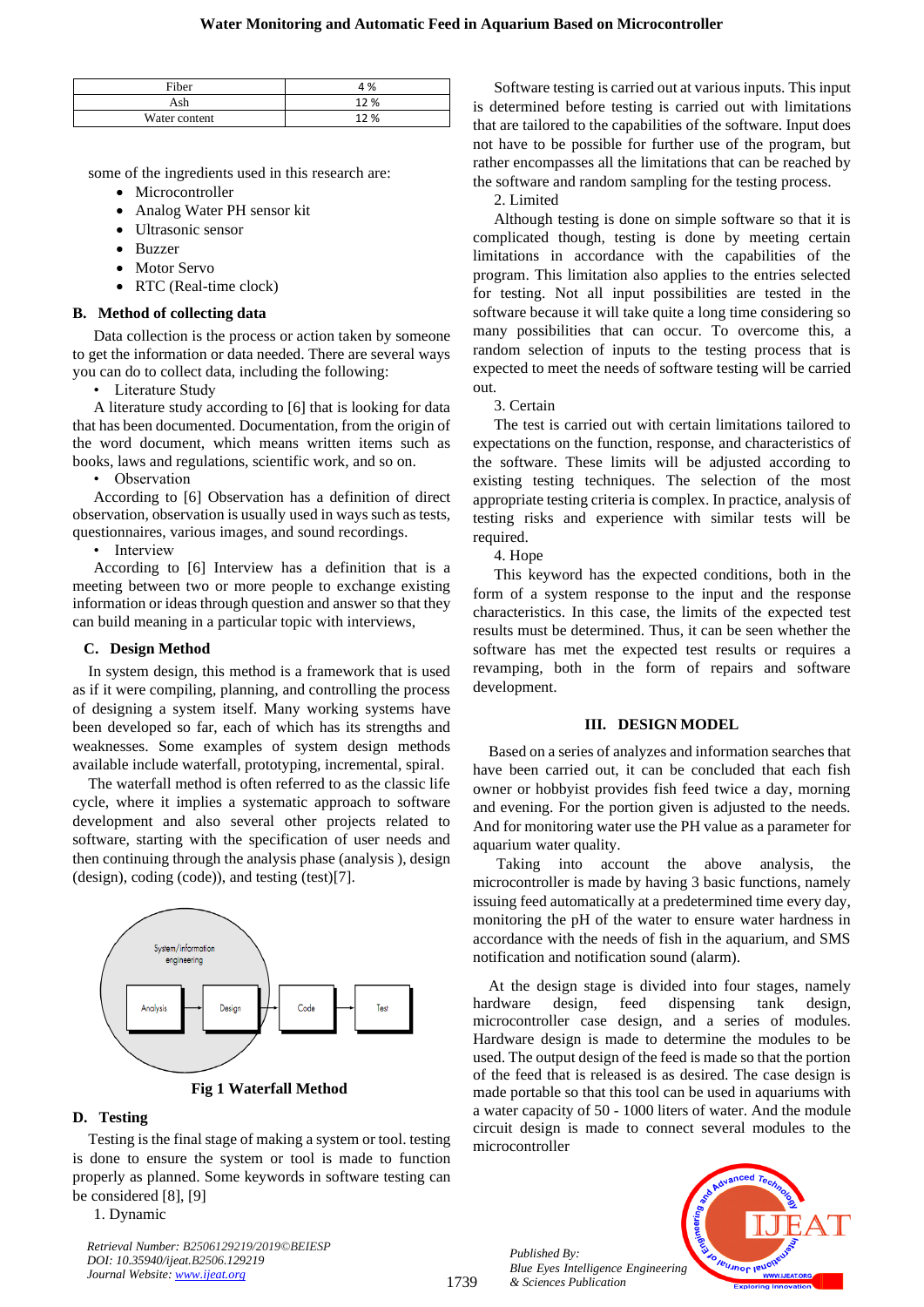

# **A. Hadware Design**

The microcontroller will connect other parts such as LCD, RTC which will control the servo motor to open the valve, after that the GSM component will send a message so that nothing is left behind.

Besides that, the microcontroller serves as the center of the imaging system above. accuracy in working is still influenced by the microcontroller itself

# **B. Tank Design and Feed Removal**

Tank Design and Feeding Expenditures. For explanation as follows.

- 1. Feed tank cover, made of soft rubber foam to protect feed from water and air.
- 2. Ultrasonic installed at the bottom of the lid.
- 3. The tube is used to hold feed, made from 0.5 mm thick Acrylic Mica
- 4. Top cushion, made of soft rubber foam which serves to hold the feed in the tank so it does not come out when the feed spinner ejects the feed.
- 5. Screws, used to install the feed spinner on the servo.
- 6. Feed spinner, made from soft rubber foam with a circular shape and there is a hole used to take feed in the tank and remove feed by rotating to an angle of 0 (position just below the top bearing) so that the feed in the tube does not enter the feed spinner hole.
- 7. Cover the bottom of the tank, used to hold the position of the servo motor so that it can spin the feed spinner. The bottom lid of the tank also has a horizontal position of the top bearing of the feed so the feed in the feed spinner can come out.



**Fig 3. Tube Design and Feed Discharge**

For an explanation of Fig 3 the Case Design of a Microcontroller is as follows.

- 1. Feed tank, ¼ the bottom tank is put in a box.
- 2. GSM antennas are stored outside the acrylic box for easy signal reception.
- 3. The GSM module is stored in a transparent acrylic box to be able to see the notification lights from the module.
- 4. The acrylic box is made transparent so that each module that has a notification light can be seen.
- 5. The LCD is stored in a transparent box to protect it from aquarium water splashes.
- 6. Electric socket is connected to AC current.
- 7. Made from an aquarium water filter box, so that the device can be portable and can be opened and installed in several aquariums.
- 8. Feed pipe.
- 9. The pH meter sensor is dipped (50% the bottom of the sensor) into the aquarium water.

# **C. Scripts Intruction**

The coding flow of this system is to repeat, see Figure 4 Microcontroller System Flow. If the value condition of all FALSE sensors will continue to repeat the appearance of the text on the LCD, but if there is one or all conditions of the TRUE value, the system will give notice in the form of writing on the LCD, notification sound (alarm), and SMS.



**Fig 4. Microcontroller Instruction System Flowchart**

## **D. Comparison With Other Similar Automatic Systems**

According to monitoring and research carried reference [9] out on other similar automated systems, this microcontroller tool system has the advantage of a portion of the feed that is released consistently at each feed release because it uses a feed spinner hole to measure the released feed. In contrast to other automatic systems that use open and close the feed tube door provided by a timer or use a DC motor to remove feed.



*Retrieval Number: B2506129219/2019©BEIESP DOI: 10.35940/ijeat.B2506.129219 Journal Website[: www.ijeat.org](http://www.ijeat.org/)*

*Published By:*

*& Sciences Publication*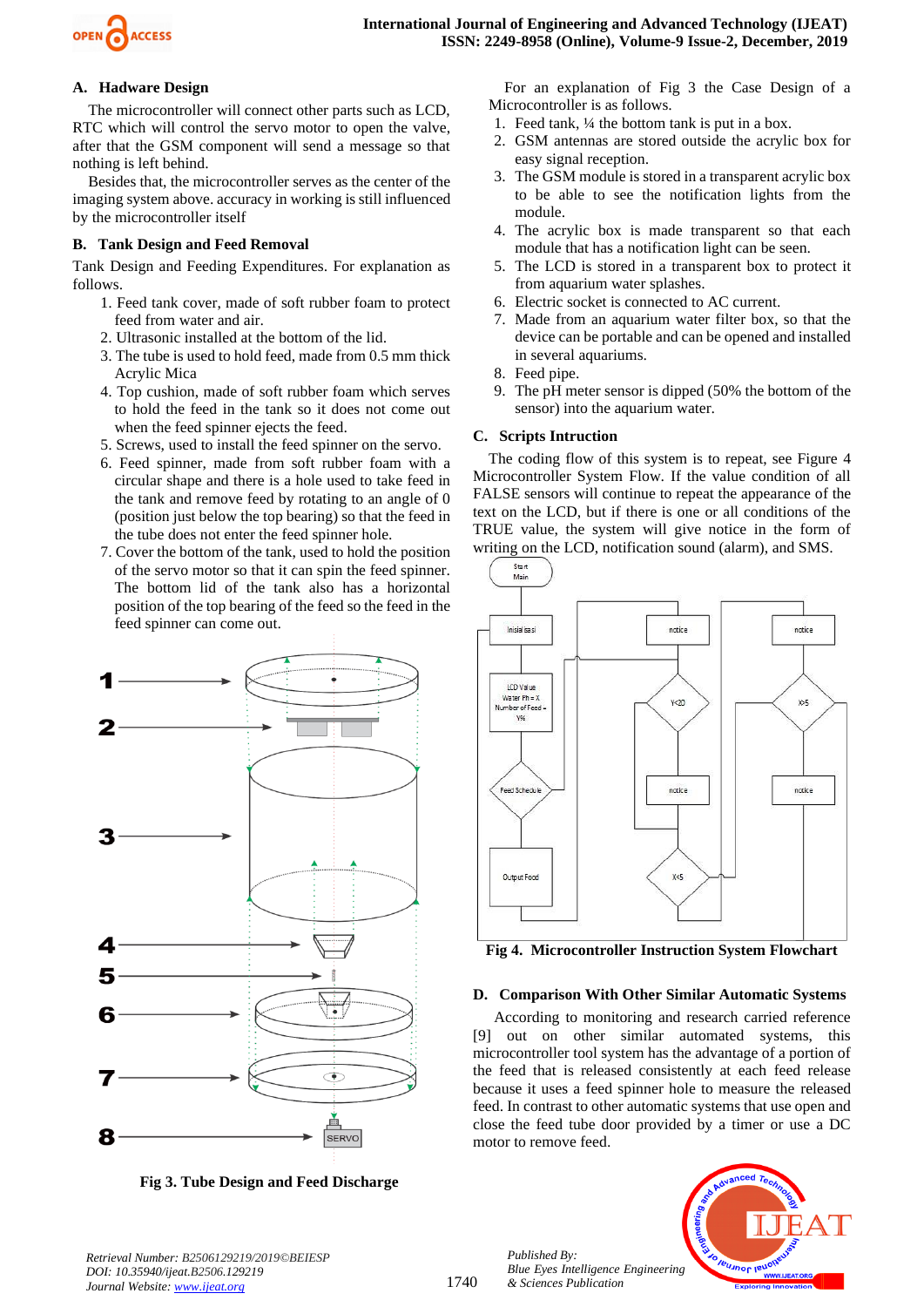If you use open and close the tank door, even though the opening and closing times are the same, the amount of feed that comes out will not be the same because the pressure of the amount of feed in the tank can affect the speed of feed out so that the amount of feed that comes out will not be consistent. If the feed is full, the outgoing feed tends to be more, but if the feed in the tank decreases, the pressure decreases and the outgoing feed tends to be less. Likewise, with a DC motor, the amount of feed that comes out is also influenced by the amount of feed pressure in the tank.

Most other automatic systems release a large amount of feed and will not be eaten all by the fish in the aquarium causing the residual feed to settle. The rest of the food that settles will make the water turbid within a few hours and cause disease for fish. Other similar automatic systems are more suitable if used in ponds rather than aquariums.

In addition to using feed spinner, this microcontroller system also has a water pH measuring feature and a system report in the form of SMS. The automatic microcontroller tool system is made more recommended because it has many advantages compared to other automatic systems. This microcontroller system in addition to performing its main function (automatic feeding) also pays attention to water quality in the aquarium. Factors that can reduce the quality of water are excessive feed and residual dirt that has accumulated in the water filter. By using this microcontroller system has reduced 1 factor that affects the decrease in water quality (excessive feed).

## **E. Waterfall mechanism**

The waterfall model is a method that was once widely used in several software manufacturers. This method takes several traditional approaches and is deemed less flexible than the new agile methodology. But for the experiments in this study, the waterfall model was used..

The Waterfall Model basically consists of seven consecutive phases [10]:

- 1. System requirements: the first relates to requirements that are highly related to the automation product itself but which are relevant to the microcontroller such as the availability of goods, pins, power, type of microcontroller..
- 2. Requirements analysis: The intended analysis aims to examine the functions of eligibility and other interests. The results of this phase are items of explanation that must be developed.
- 3. Program design: Technical design can now be implemented with the help of specifications. The results of program design are usually recorded in diagrams that illustrate the theoretical behavior of software.
- 4. Implementation: During the implementation period, the workflow is carried out by considering how the conditions and objectives of the framework. The design of the microcontroller in the software becomes a program that is directly related.
- 5. Testing: The implementation phase is carried out by testing all or some components of the microcontroller. Integration into the operating system can also be checked. If errors and conflicts occur, the system must be repaired immediately.
- 6. Launch: Microcontroller is implemented after considering several things. Updates and maintenance

may be needed before the product enters the customer.

# **F. Testing Black Box**

According to [8] there are types of software testing methods, viz.

1. White Box

White box testing is a test that is carried out by checking in full the design details, using a procedural control structure and then testing again based on how a software produces output from the input. But this test must be carried out by people who have the competence and knowledge of QA (Quality Assurance)

2. Black Box

Black box testing is more testing the functional specifications. This test is usually used to determine the device whether the functions, inputs, and outputs of the software meet the required specifications. Black box testing is done by making a test case. The test case in question is to build around specifications and requirements, that is, what applications should be carried out. Use an external description of the software, including specifications, requirements, and design to derive test cases. This test can be functional or non-functional, although it is usually functional.

Based on the description above, the testing conducted for this microcontroller system uses the black box testing method. Because the black box testing method can be tested by the microcontroller system maker without having to involve people who have QA competence

# **IV. RESULT**

To use the product from the microcontroller, we just plug it in or plug in the edges of the aquarium and connect the adapter to the power socket. The microcontroller tool system is easy to install, making it easier to install. Example of installing a microcontroller tool system in Fig 5. Using a Microcontroller Tool System in an Aquarium.



**Fig 5. Use of Microcontroller System Tools in Aquariums**

## **A. Timeliness In Microcontroller Device Systems**

When testing finished goods, , it is done by using the time difference between the microcontroller and real time using the blackbox method as a test. Blackbox test result data is displayed at



*Retrieval Number: B2506129219/2019©BEIESP DOI: 10.35940/ijeat.B2506.129219 Journal Website[: www.ijeat.org](http://www.ijeat.org/)*

*Published By:*

*& Sciences Publication*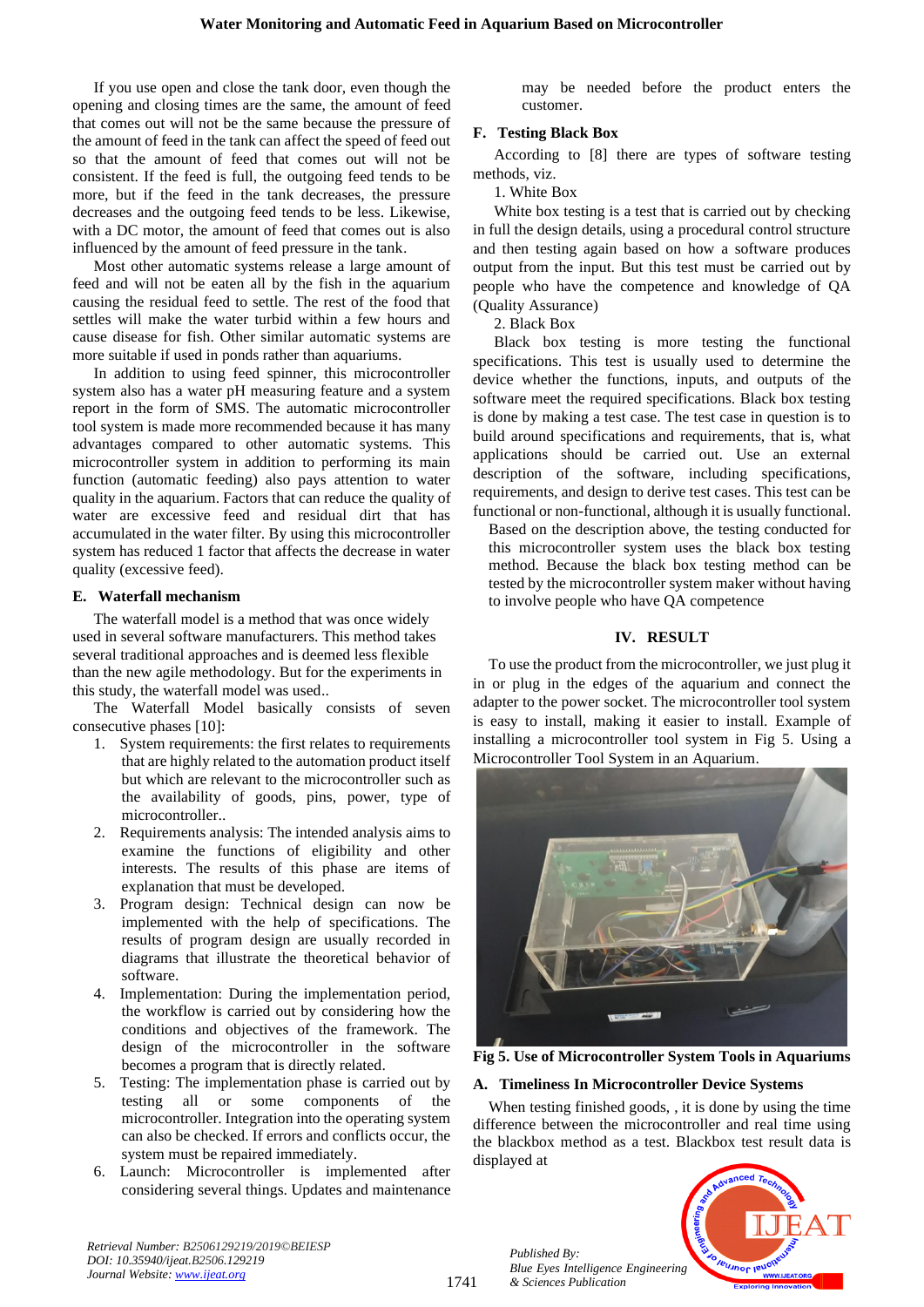

| Tudic II Thing Timi Incomedi |                                |                  |                                   |
|------------------------------|--------------------------------|------------------|-----------------------------------|
| Day                          | <b>Microcontroller</b><br>Time | <b>Real Time</b> | <b>Black Box</b><br><b>Result</b> |
|                              | 07:00:00                       | 07:00:00         | Successful                        |
|                              | 19:00:00                       | 19:00:00         | Successful                        |
|                              | 07:00:00                       | 07:00:00         | Successful                        |
| 2                            | 19:00:00                       | 19:00:00         | Successful                        |

| <b>Table II Time Trial Results.</b> |  |  |  |
|-------------------------------------|--|--|--|
|-------------------------------------|--|--|--|

According to the results of testing the timeliness and prove [9]. the microcontroller system that has been carried out there is compatibility with real time.

## **B. Accuracy of Feeding on Schedule**

Furthermore, black box also for feed testing will be carried out to ensure the microcontroller tool system releases food according to the specified schedule. The test result data is shown in Table II Feed Expenditure Test Results on Schedule.

## **Table III. Trial Result for Feed Expenditures**

| Day | <b>Feed Expense</b><br><b>Schedule</b> | <b>Food Out</b> | <b>Black Box</b><br><b>Result</b> |
|-----|----------------------------------------|-----------------|-----------------------------------|
|     | 08:00                                  | Yes             | Successful                        |
|     | 20:00                                  | Yes             | Successful                        |
| າ   | 08:00                                  | Yes             | Successful                        |
|     | 20:00                                  | Yes             | Successful                        |

According to the results of testing and prove [8] the accuracy of feeding according to the schedule that has been done, there is conformity with the specified instructions.

#### **C. Accuracy in Water PH Measurement**

**Table IV. Test Results for the Accuracy of Water PH** 

| <b>Measurement</b>       |                                                                      |                                   |  |
|--------------------------|----------------------------------------------------------------------|-----------------------------------|--|
| <b>Measured pH value</b> | <b>PH</b> Measurement<br><b>Results By</b><br><b>Microcontroller</b> | <b>Black Box</b><br><b>Result</b> |  |
| pH 5.00                  | 5.02                                                                 | Successful                        |  |
| pH 7,06                  | 7.06                                                                 | Successful                        |  |

According to the results [8] what has been done is no difference. When the measurement of water temperature can affect the pH value of the water being measured using blackbox testing, the results show a slight difference occurs, this is because the water temperature can change to adjust the temperature in the surrounding environment.

#### **D. Advantage and disadvantage Waterfall Methods**

After automating using a microcontroller we get the advantages of the waterfall method [10] such as:

- Because the structure of the algorithm is logical, conceptual errors can often be avoided.
- This model is indeed directed at things that focus on extensive technical documentation, which makes it easy for programmers to create new developer models and are also useful in the testing phase.
- The progress of the automation project can be monitored using milestones.

Last disadvamtage of the waterfall methods such as:

**•** Conflicts, bugs, cookies, errors and some program errors sometimes cause increased funding and considerable time.

**•** Specifications whose intentions were originally made are often difficult for consumers to understand because they are less clear than something a software should do.

## **V. CONCLUSION**

Based on research, design, and manufacture of microcontroller tool systems that have been carried out and development using the waterfall method, some conclusions can be drawn including the following. Feeding fish in the aquarium should be done routinely and regularly, which often inhibits the hobbyist of fish freely moving outside the home. Then Using an automated system can help fish enthusiasts travel freely even for long periods without worrying that the fish in their aquarium will starve to death. This has been resolved by using a microcontroller and has been tested using blackbox testing. Automatic tool system that uses the waterfall method has a dose of adequate feeding so that there will be no excess feed that can make the aquarium turbid water and cause a source of germs on fish. Finally, it was determined that using the waterfall method was useful for this study because it was proven after testing using a blackbox. but there are still some shortcomings. So it is possible to use other methods in the future.

## **REFERENCES**

- 1. K. N. Hairol, R. Adnan, A. M. Samad, and F. Ahmat Ruslan, "Aquaculture Monitoring System using Arduino Mega for Automated Fish Pond System Application," *Proc. - 2018 IEEE Conf. Syst. Process Control. ICSPC 2018*, no. December, pp. 218–223, 2019.
- 2. R. Aisuwarya and E. F. Suhendra, "Development of Automatic Fish Feeding System based on Gasping Behavior," *2018 Int. Conf. Inf. Technol. Syst. Innov. ICITSI 2018 - Proc.*, pp. 470–473, 2019.
- 3. S. Panic, H. Milosevic, S. Vasic, and V. Milenkovic, "Dynamical characteristics of the FSO transmission capacity in the presence of Rician turbulence," *2018 Int. Conf. Inf. Commun. Technol. ICOIACT 2018*, vol. 2018-Janua, pp. 769–772, 2018.
- 4. I. S. Akila, P. Karthikeyan, H. M. V. Hari, and K. J. Hari, "IoT Based Domestic Fish Feeder," *Proc. 2nd Int. Conf. Electron. Commun. Aerosp. Technol. ICECA 2018*, no. Iceca, pp. 1306–1311, 2018.
- 5. O. U. R. Promise, "Service Menu," pp. 1–8, 2012.
- 6. M. A. Zhuohao, "A study on the teaching of English and American literature based on computer network," *Proc. - 2016 Int. Conf. Robot. Intell. Syst. ICRIS 2016*, pp. 67–70, 2016.
- 7. Z. Sun, "A waterfall model for knowledge management and experience management," *Proc. - HIS'04 4th Int. Conf. Hybrid Intell. Syst.*, pp. 472–475, 2005.
- 8. F. Song, Z. Zhou, S. Li, Y. En, and B. Li, "failure data for space TWT accelerated life test," pp. 1112–1115, 2014.
- S. S. Barhate, "Effective test strategy for testing automotive software," *2015 Int. Conf. Ind. Instrum. Control. ICIC 2015*, no. Icic, pp. 645–649, 2015.
- 10. N. Mukai, Y. Sakai, and Y. Chang, "Waterfall simulation by using a particle and grid-based hybrid approach," *Proc. - 2014 Int. Conf. Cyberworlds, CW 2014*, pp. 23–30, 2014.

## **AUTHORS PROFILE**



*Published By:*

*& Sciences Publication* 

**Mochammad Haldi Widianto** is a lecturer at the Bandung Binus Creative Technology school. He obtained a bachelor's degree in Telecommunications and a master's degree in Telecommunications from Telkom University. Before becoming a lecturer, he was a technician at LIPI as well as a consultant at the Indonesian KOMINFO ministry. He has handled various problems at KOMINFO,

especially at the Monitoring Center and resolved them as a consultant.



*Retrieval Number: B2506129219/2019©BEIESP DOI: 10.35940/ijeat.B2506.129219 Journal Website[: www.ijeat.org](http://www.ijeat.org/)*